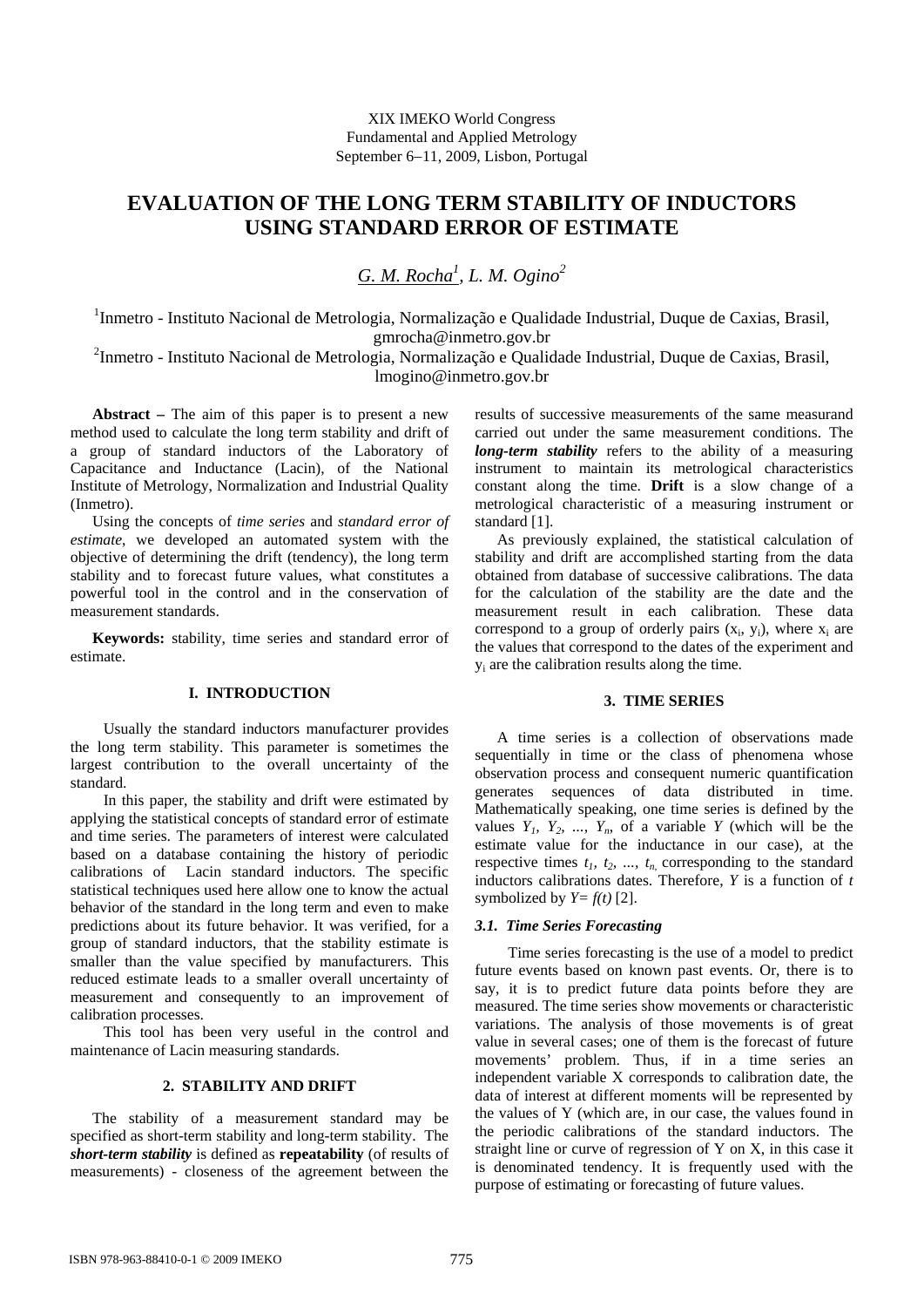Many time series can be decomposed into the following components: Trend (T): Non-periodic component of time series; Cyclical (C): Periodic component with period longer than seasonal period; Seasonal (S): Recurring pattern (periodic component). Irregular (I): Residual after removing all three components above.

Those movements or components refer to the general direction, according to which seems which the graph of the time series is growing in a long time interval. In general, the methods of time series forecasting, classified as quantitative methods, take as a basis of their forecasts the extrapolation of characteristics of past observations and in the interrelationship among those observations, supplying accurate forecasts if the future present similar behavior to the past.

# **4. LINEAR REGRESSION AND STANDARD ERROR OF ESTIMATE**

The simple linear regression equation is also called the *least squares* regression equation. Its name tells us the criterion used to select the best fitting line, namely that the sum of the *squares* of the residuals should be *least*. That is, the least squares regression equation is the line for which the sum of quadratic residuals is a minimum.

If there is linear regression we may write the formula for the mean  $Y$  when  $X$  is given as

$$
(Y = mX + b) \tag{1}
$$

Some algebra shows the sum of squared residuals will be minimized by the line for which

$$
b = \frac{1}{n} \sum_{j=1}^{n} y_j - \frac{1}{n} m \sum_{j=1}^{n} x_j
$$
 (2)

$$
m = \frac{n \sum_{j=1}^{n} x_j \ y_j - \sum_{j=1}^{n} x_j \sum_{j=1}^{n} y_j}{n \sum_{j=1}^{n} x_j^2 - (\sum_{j=1}^{n} x_j)^2}
$$
(3)

The equation (3) can also be written as:

$$
m = \frac{n \sum_{j=1}^{n} x_j \ y_j - \sum_{j=1}^{n} x_j \ \sum_{j=1}^{n} y_j}{n (n-1) S_x^2} = \frac{S_{xy}}{S_x^2}
$$
(4)

Let us consider *Yest* as the estimated value of *Y* for a given value of *X*. This estimated value can be obtained from

Where is 
$$
m = \frac{S_{xy}}{S_x^2}
$$
 called slope and *b* intercept [3,5].

the regression curve of *Y* on *X*, estimated from equation (1), where N is the number of measurements. A measure of the dispersion in relation to the straight line of regression of *Y* on  $X$  will be given by the formula<sup>[4]</sup>:

$$
S_{y.x} = \sqrt{\frac{\sum_{i=1}^{n} (Y_i - Yest_i)^2}{N}}
$$
 (5)

The equation (5) is called the **Standard Error of Estimate** of *Y* on *X*. It is important to note that this Standard Error Estimate has properties analogous to those of standard deviation.

So, we can interpret that this quantity has properties similar to the positive root of the "variance of the noise". Consequently, we can use this equation (5) to evaluate the long term stability of measurement standard. This is especially true in the cases where the graph based on the result of the periodic calibrations presents characteristics similar to the so called "cyclical movement of the time series".

#### **5. THE SOFTWARE**

The software presentation is composed of 4 panels with several fields for identification, data storage and statistical calculations. The first panel is called "history of the calibrations", where the date of the calibrations, temperatures, conventional true values, uncertainties, serial numbers and other data are stored. The second panel, fig. 1, shows the drift (tendency) quantification of the standard, as well as the estimation of the value of other important statistical parameters. In the lower side of this panel the results estimated for the future calibrations are presented. These estimates are quite useful in the measurements and standards control. Figure 2 shows the third panel of the software, where appears the stability graph, with the values obtained in the periodic calibrations in function of the measurements dates. The example shown is related a 10 H inductor. In the upper left side of the panel there are some adjustments fields. It lower left side shown some results obtained in the statistical calculations. In the lower side of the panel the estimate value for the stability of standard is shown. The last panel (no shown in this paper) is used in the correction of the values for different calibration temperatures.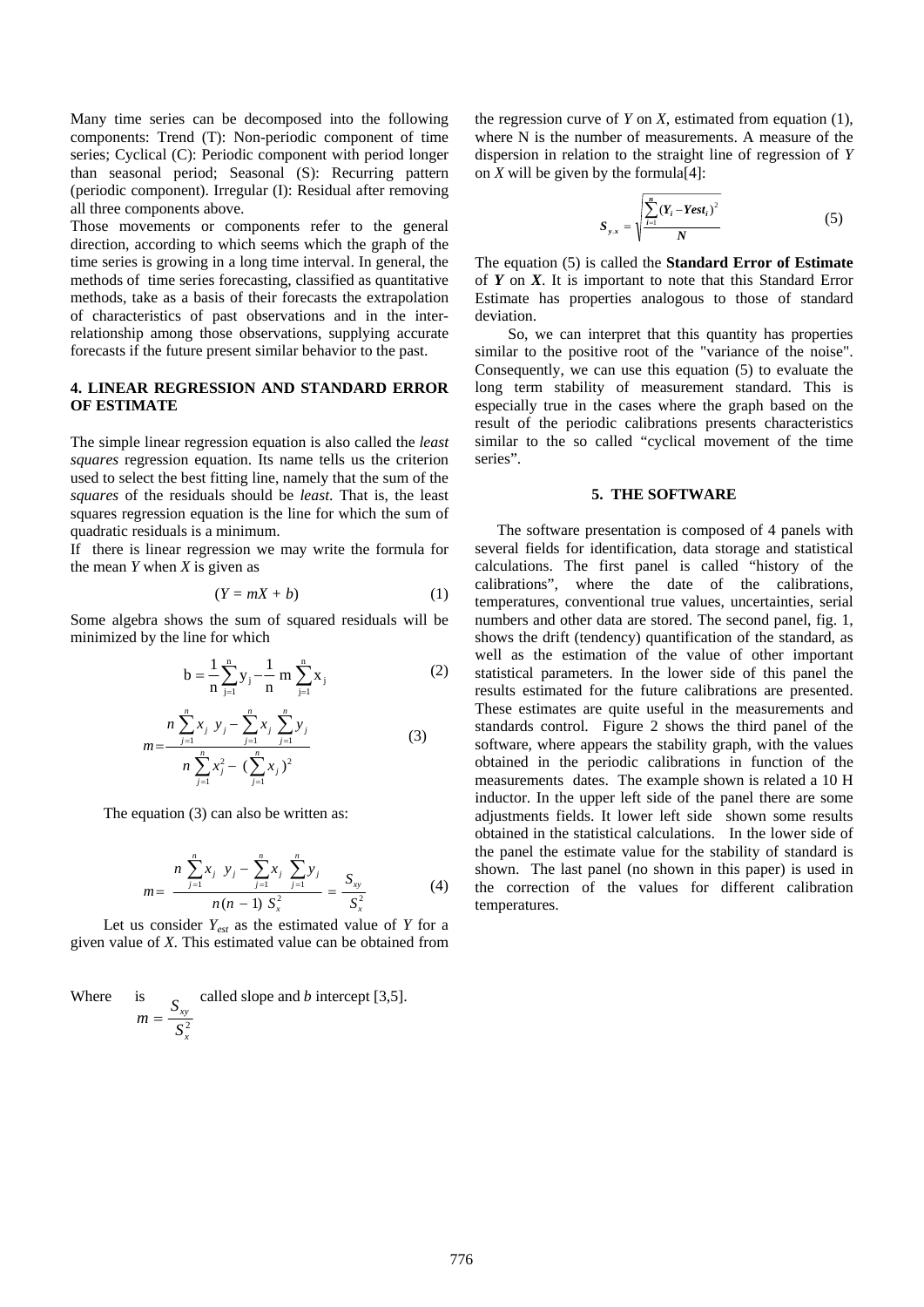

Fig. 1. Panel with the Drift graph estimated values



Fig. 2. Panel with the stability graph and other statistical calculations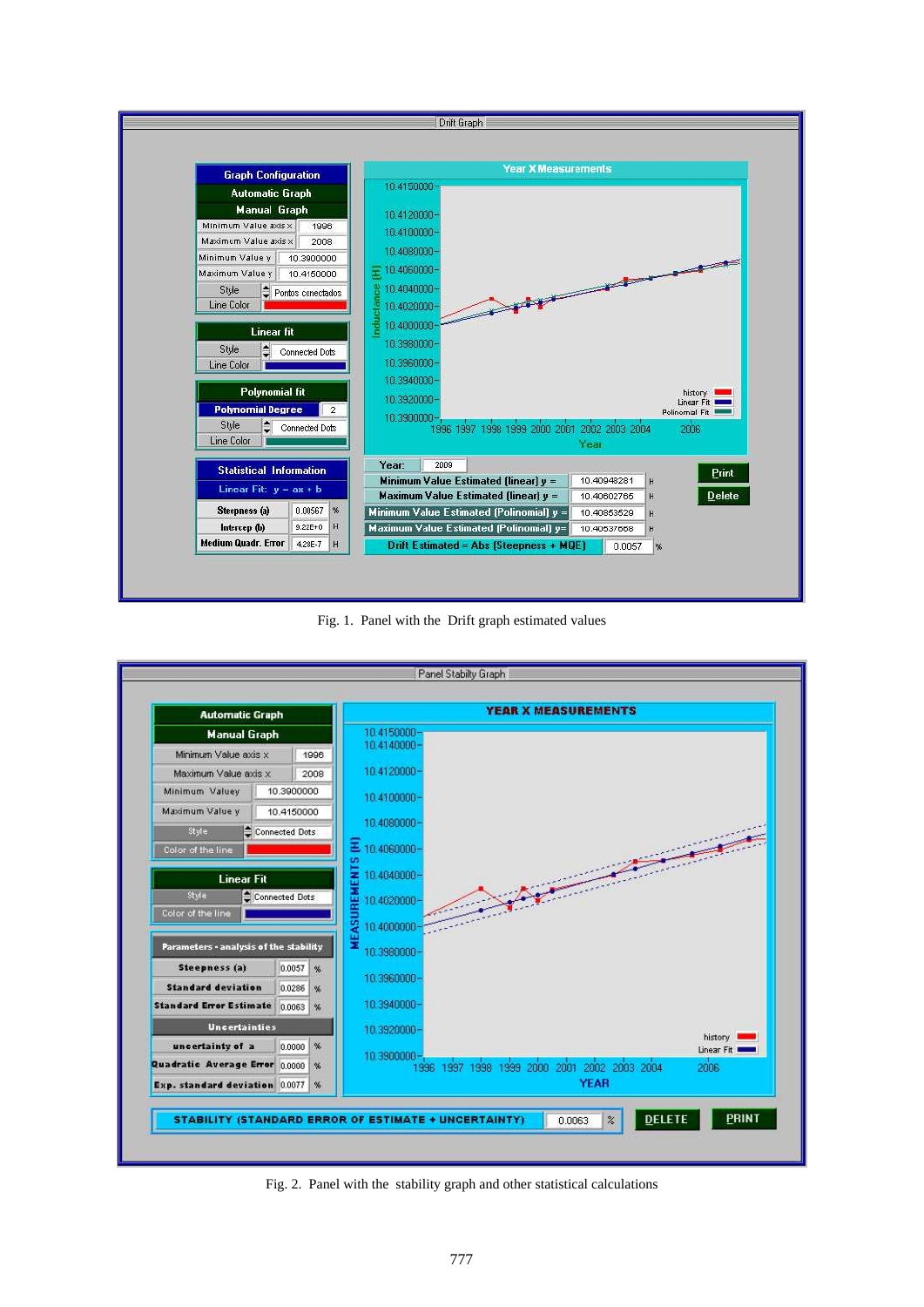# **6. STANDARD INDUCTORS SPECIFICATION**

The inductors were chosen based on their nominal values, in order to have an inductor of each value. Besides, only inductors with, at least, 8 regular calibrations where used in the study.

For simplicity, the identification of the inductors was made through the codes used at the own laboratory. Based on this identification, table 1 shows the standards used in this evaluation and some of their main characteristics.

| Inductor<br>code | Model  | Nominal<br>value | Maximum<br>current | Manufacturer<br>stability |
|------------------|--------|------------------|--------------------|---------------------------|
| A9               | 1482-B | $100 \mu H$      | $6010 \text{ mA}$  | 0.01%                     |
| B <sub>4</sub>   | 1482-E | 1 <sub>m</sub> H | 1890 mA            | 0.01%                     |
| A5               | 1482-H | 10 <sub>mH</sub> | $600 \text{ mA}$   | 0.01%                     |
| A6               | 1482-L | $100 \text{ mH}$ | $192 \text{ mA}$   | 0.01%                     |
| B7               | 1482-P | 1 H              | 70 mA              | 0.01%                     |
| A8               | 1482-T | 10 H             | $22 \text{ mA}$    | 0.01%                     |

Table 1. Main characteristic of the standard inductors evaluated

### **7. RESULTS**

 Table 2 shows the results obtained in the calculation of the stability of Lacin inductance standards. In the second column the values presented are the values declared by the standard inductors manufacturer. The third column shows the calculated values for the slope.

The fourth column shows the standard deviation of measures, used by some laboratories to evaluate stability. Finally, the last column shows the evaluation of the stability based on the standard error of the estimate.

| Inductor<br>code | Manufacturer<br>stability | Slope  | Standard<br>deviation | <b>Estimate stability</b> |
|------------------|---------------------------|--------|-----------------------|---------------------------|
| A <sub>9</sub>   | 0.01%                     | 0.009% | 0.02 %                | 0.013%                    |
| B4               | 0.01%                     | 0.002% | 0.006%                | 0.0043%                   |
| A <sub>5</sub>   | 0.01%                     | 0.002% | 0.01 %                | 0.0080%                   |
| A6               | 0.01%                     | 0.001% | $0.006\%$             | 0.0033%                   |
| B7               | 0.01%                     | 0.001% | 0.02%                 | 0.0018 %                  |
| A8               | 0.01%                     | 0.006% | 0.01%                 | 0.0063%                   |